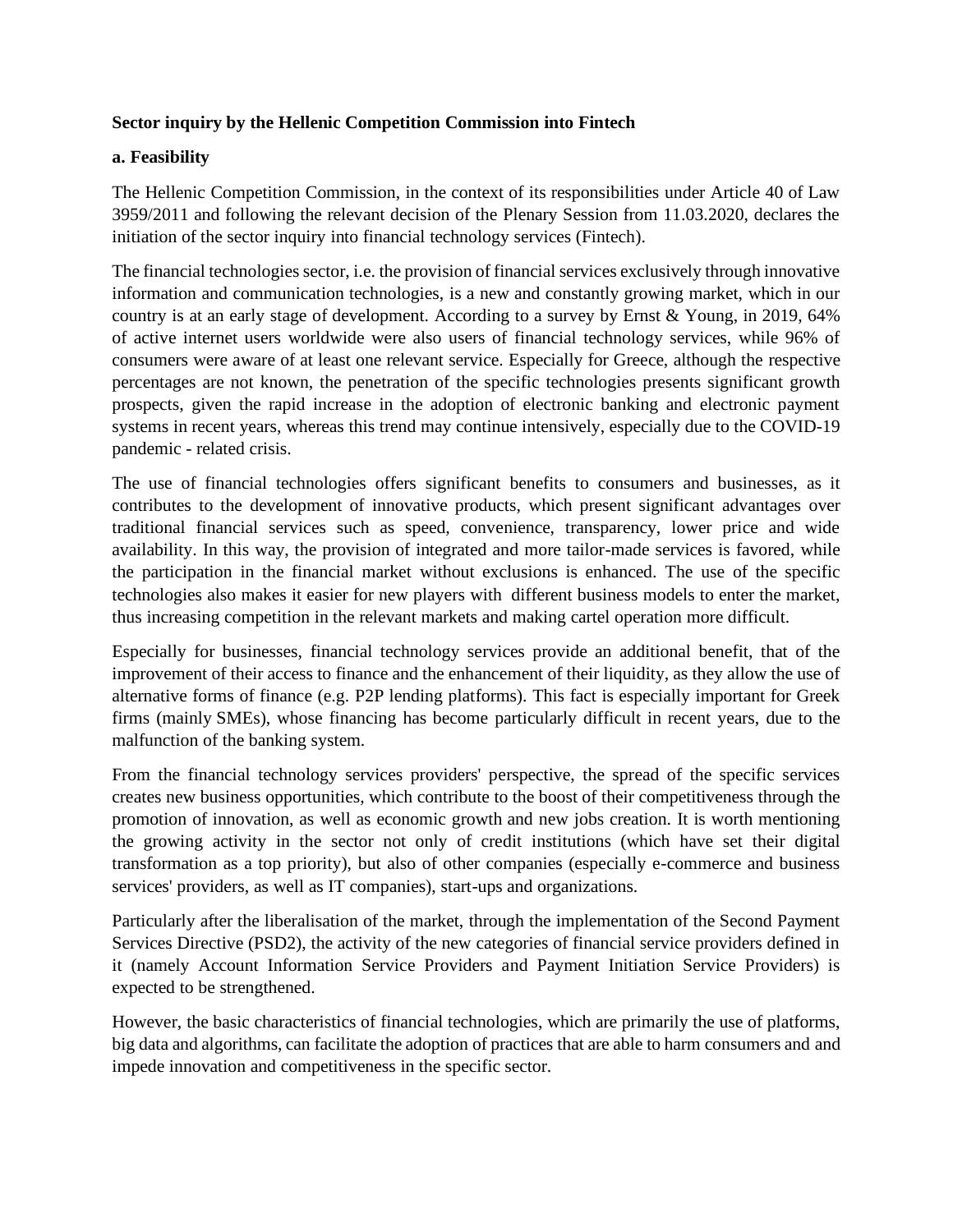In this context, the HCC has taken the initiative to investigate in depth the competitive conditions prevailing in the market for financial technology services, in order to enhance consumer welfare, but also to actively contribute to the country's digital transformation and the promotion of innovation.

Given that the rapidly increasing use of electronic banking and electronic payment systems is expected to be further strengthened due to the COVID-19 pandemic - related crisis, this sector inquiry can be considered as part of the wider set of actions undertaken by the HCC to protect consumers at this difficult situation.

The inquiry will focus on the following sectors:

- 1. Payment services with a focus on mobile wallets and P2P mobile payments,
- 2. Deposits and lending with a focus on P2P lending.
- 3. Asset management services with a focus on comparison websites, robo-advisors and algorithmic trading.
- 4. Payment services via digital currencies with an emphasis on cryptocurrency payments and wallets.
- 5. Insurance service with a focus on comparison platforms and robo-advisors.

**without prejudice to** the HCC being able to specify and/ or delimit and/ or broaden the scope of the inquiry to other products or services with a substantial effect on financial services sector, depending of the findings of the inquiry as it develops.

The HCC will appreciate the participation in the consultation of new entrants as well as incumbent undertakings operating in said sectors as well as technology companies developing products and offering services to such undertakings.

Given that the systematic monitoring of the financial technology services sector has begun recently and the available data is limited, the inquiry into the specific sector aims to help the HCC get a comprehensive insight into the competitive conditions prevailing in the markets concerned, so that, subsequently, it can either intervene *ex post* or take initiatives to promote specific political competition or regulatory arrangements in the relevant sectors.

In that way, the sector inquiry into financial technology services is in the spotlight of the HCC's overall initiative to take measures to contribute to the country's digital transformation, and in particular - given the current situation - to restructure the economy and promote innovation after the end of the Covid-19 pandemic.

## **b. Objective**

As part of the Fintech sector inquiry, the HCC will focus on the following issues:

• the delineation, definition and mapping of the relevant markets, research the adequacy of existing market definition instruments and assessment of market power,